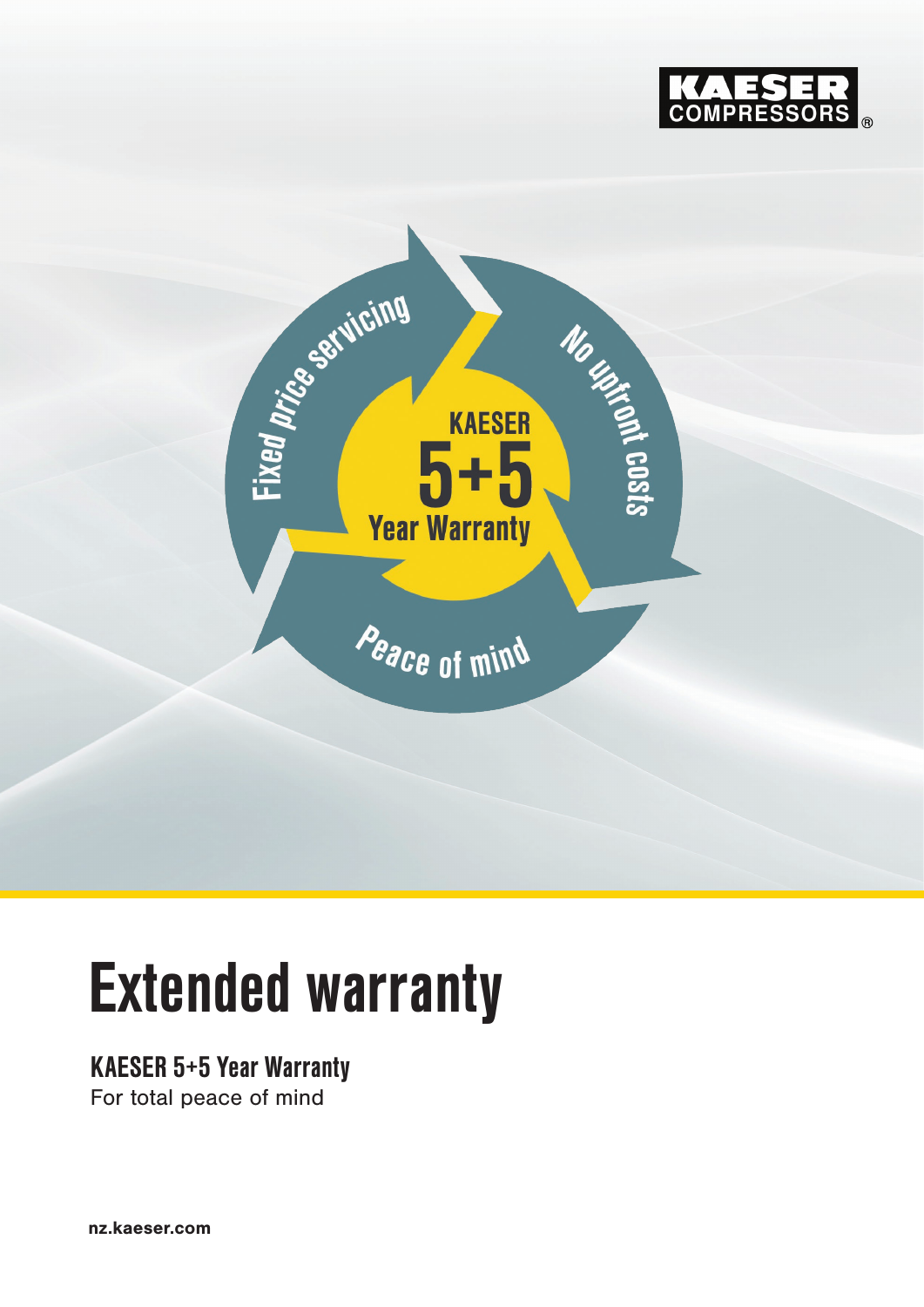#### TOTAL PEACE OF MIND

# The 5+5 Year Warranty from KAESER

The 5+5 Year Warranty from KAESER is available on all new KAESER rotary screw compressors. When you opt to take out the KAESER 5+5 Year Warranty you have total peace of mind that your new KAESER compressor is fully covered for 5 years. A simple assessment at the end of this period will then determine whether you are eligible to roll into the subsequent 5 years of the KAESER 5+5 Year Warranty.

This means that with the KAESER 5+5 Year Warranty, you could cover your new KAESER compressor for a total of 10 years! No upfront costs. No excess charges. No hidden costs. No previous claim penalties. No restrictions on hours run. And, fixed price servicing. It's that simple!

#### Questions & Answers

#### **01** What products are covered under the KAESER 5+5 Year Warranty?

All KAESER rotary screw compressors purchased from KAESER that are commissioned and approved by a KAESER Service Technician are covered under the KAESER 5+5 Year Warranty.

# 02 What does the KAESER 5+5 Year Warranty cover?

All the KAESER equipment listed on the KAESER 5+5 Year Warranty Certificate is covered provided that; a KAESER Sigma Service Cover agreement is signed for this equipment, only KAESER Service Technician's commission, service and repair the equipment covered, and only genuine spare parts and lubricants are used.

# 03 When does the KAESER 5+5 Year Warranty start?

Normally when ordering your equipment, or within 30 days of commissioning or up to 90 days from date of delivery from KAESER.



### 04 Can a KAESER 5+5 Year Warranty be declined?

If the installation or the environment is not suitable, or the use to which the compressor is put, is not in KAESER's view acceptable, KAESER may have to suggest some changes or even suggest re-situation of the compressor installation before the KAESER 5+5 Year Warranty can be arranged.

#### $\mathbf{05}$  Can anyone service my KAESER equipment covered by the KAESER 5+5 Year Warranty?

The KAESER 5+5 Year Warranty will only be effective if a KAESER Sigma Service Cover agreement is signed with KAESER. The KAESER 5+5 Year Warranty will become void if a non-KAESER Service Technician services the equipment or non-genuine spare parts or lubricants are used.

### $\mathbf{0}\mathbf{b}$  How does this affect the standard manufacturer's warranty?

The KAESER 5+5 Year Warranty does not affect the standard manufacturer's warranty. The standard manufacturer's warranty will operate as normal for the first year of the products life, subject to standard warranty procedure.

# $\mathbf{U}$  Can the KAESER 5+5 Year Warranty be transferred?

Subject to an initial inspection and location dependent, yes an inter-company transfer is possible provided KAESER is notified at time of transfer. It is not possible to transfer the KAESER 5+5 Year Warranty from one customer to another. The equipment servicing schedule must not be interrupted and a new KAESER Sigma Service Cover agreement between KAESER and the customer must be re-signed on an intercompany transfer.

## **08** Can I cancel the KAESER 5+5 Year Warranty?

The KAESER 5+5 Year Warranty can be cancelled at any time. To take effect, KAESER requires confirmation in writing that the customer no longer wants to participate in the KAESER 5+5 Year Warranty.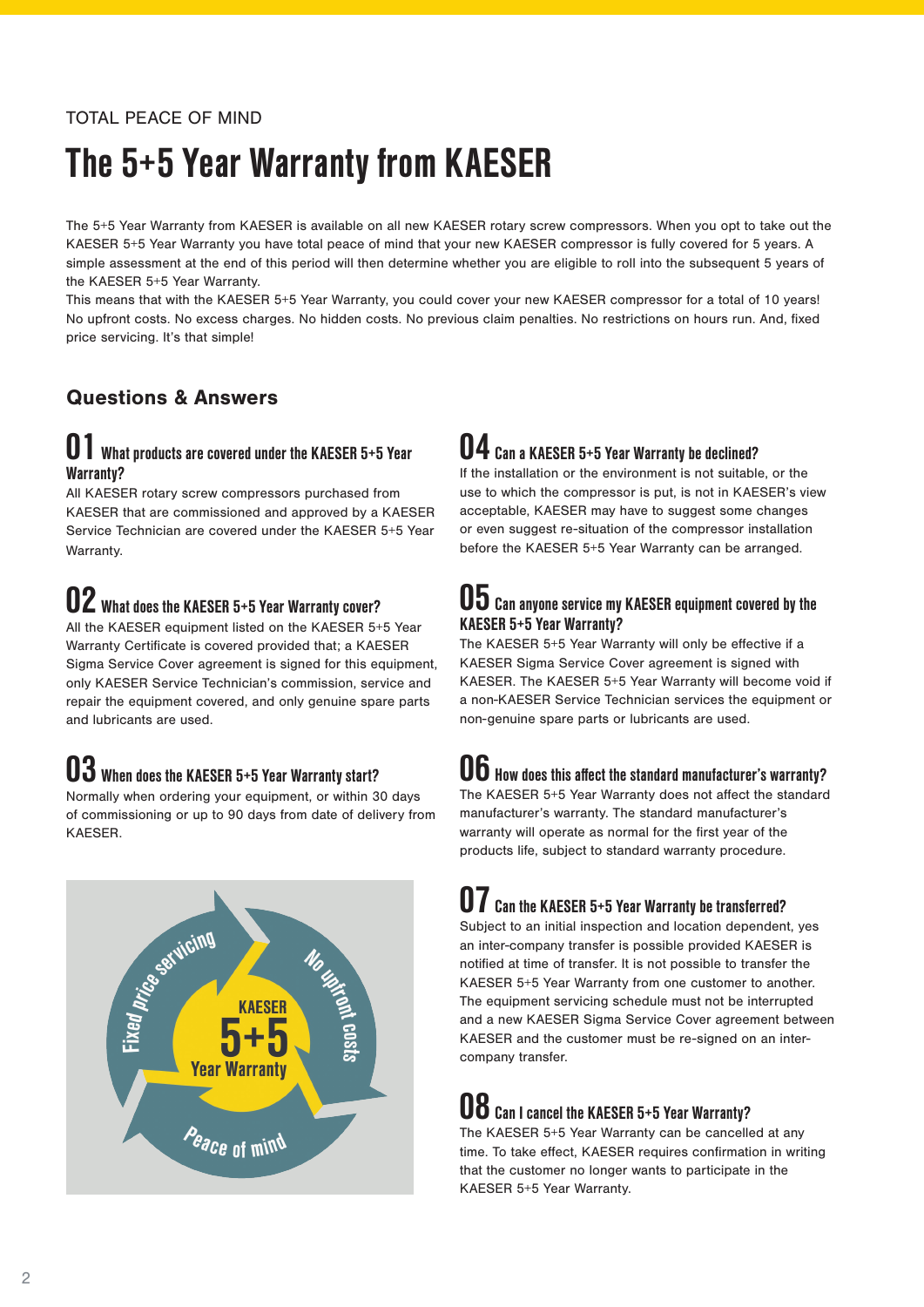

#### MORE AIR. MORE SAVINGS.

# 5+5 Year Warranty Terms and Conditions

- 1. The KAESER 5+5 Year Warranty is given provided that a KAESER Sigma Service Cover agreement is signed with KAESER for the equipment covered under the warranty.
- 2. Installation of equipment covered by the KAESER 5+5 Year Warranty must be commissioned and approved by KAESER.
- 3. Equipment covered by the KAESER 5+5 Year Warranty must be maintained according to the manufacturer's recommendations and the KAESER Sigma Service Cover agreement.
- 4. All service costings provided are fixed priced, based on nominated operating hours at time of commissioning.
- 5. All service work must be carried out by a KAESER Service Technician or the KAESER 5+5 Year Warranty will be void.
- 6. Genuine spare parts and lubricants must be used or the KAESER 5+5 Year Warranty will be void.
- 7. Scheduled service work, any repairs or breakdowns covered in the KAESER 5+5 Year Warranty will be delivered within KAESER's normal working hours; Monday to Friday 7.30 am to 4.30 pm. Additional costs

will apply for work performed outside of normal working hours.

- 8. To roll over the KAESER 5+5 Year Warranty into the further 5 years, the equipment covered under the KAESER 5+5 Year Warranty must be reassessed by KAESER near the end of the 5 year point. Conditions may apply.
- 9. Any failure of equipment which is the result of external influences outside of KAESER's control will not be covered by the KAESER 5+5 Year Warranty.
- 10. There will be additional mileage and travel time charges for commissioning, service work, repairs or breakdown where the equipment is outside of metropolitan areas.<sup>\*</sup>
- 11. The KAESER 5+5 Year Warranty will only commence after a signed certificate is issued by KAESER.
- 12. KAESER terms and conditions of sale apply, which can be downloaded from our websites; in Australia visit au.kaeser.com and in New Zealand visit nz.kaeser.com

\* Please contact KAESER for more information.

Please note throughout this brochure;

KAESER refers to; KAESER Compressors Australia Pty Ltd and/or KAESER Compressors NZ Limited and/or the participating and Authorised KAESER Distributor. KAESER Service Technician refers to; a current Authorised KAESER Service Technician, employed by KAESER or the participating and Authorised KAESER Distributor.